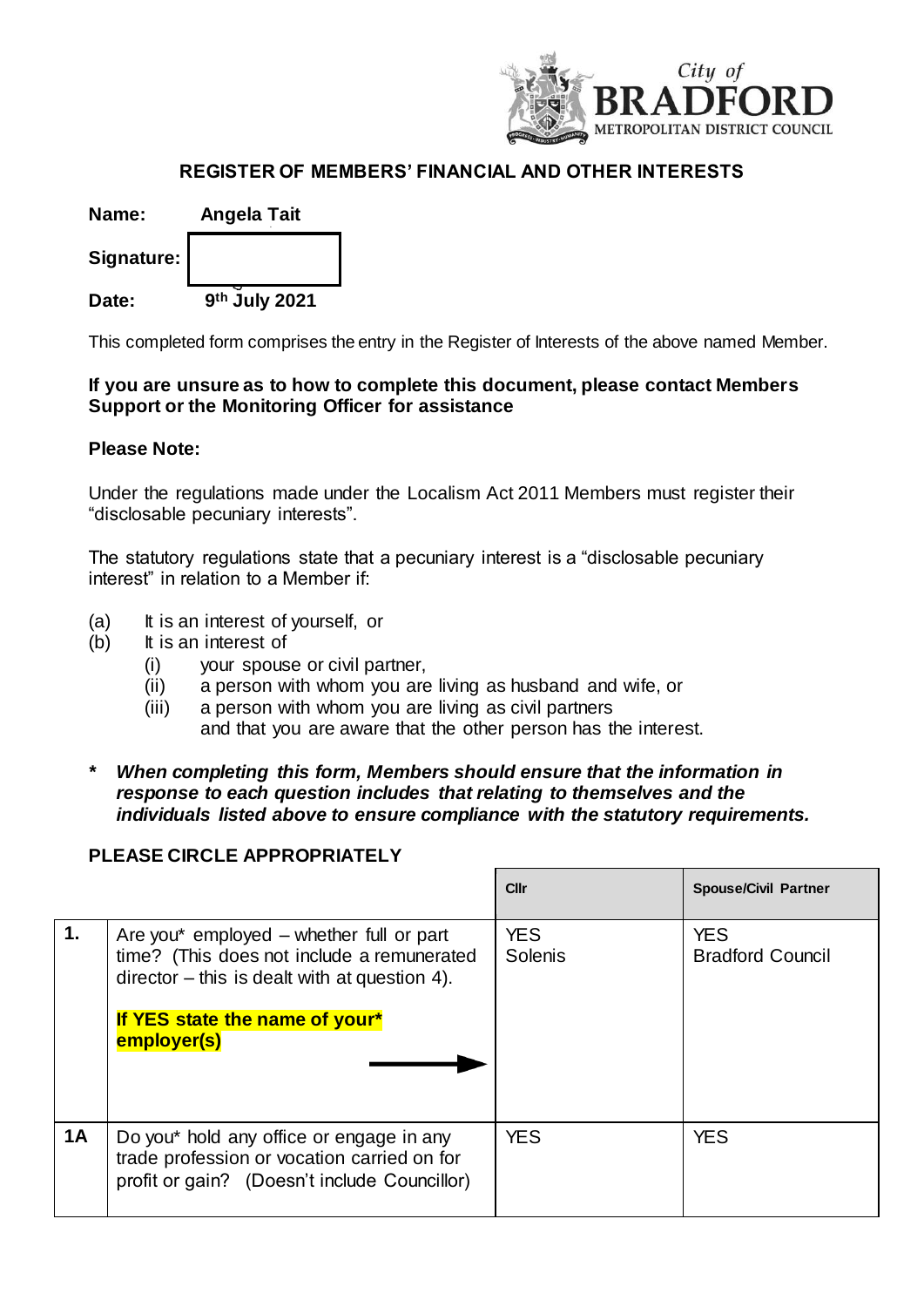|    |                                                                                                                                                                                                                                                          | <b>Cllr</b>                   | <b>Spouse/Civil Partner</b> |
|----|----------------------------------------------------------------------------------------------------------------------------------------------------------------------------------------------------------------------------------------------------------|-------------------------------|-----------------------------|
| 2. | Are you* self employed or do you* run a<br>business?<br>If YES state the name of the business(es)                                                                                                                                                        | <b>NO</b>                     | <b>NO</b>                   |
| 3. | Are you* a partner in any business?<br>If YES state the name of the business(es)                                                                                                                                                                         | <b>NO</b>                     | <b>NO</b>                   |
| 4. | Are you* a remunerated** director of a<br>company?<br>If YES state the name of your*<br>company/companies.<br>"remunerated" means that you* receive<br>payment, services, goods or other<br>benefits from the company other than<br>authorised expenses. | <b>NO</b>                     | <b>NO</b>                   |
| 5. | Has any person or body made a payment or<br>provided any other financial benefit to you*<br>in respect of your* election expenses?<br>If YES please provide details.                                                                                     | <b>YES</b><br><b>GMB £200</b> | <b>NO</b>                   |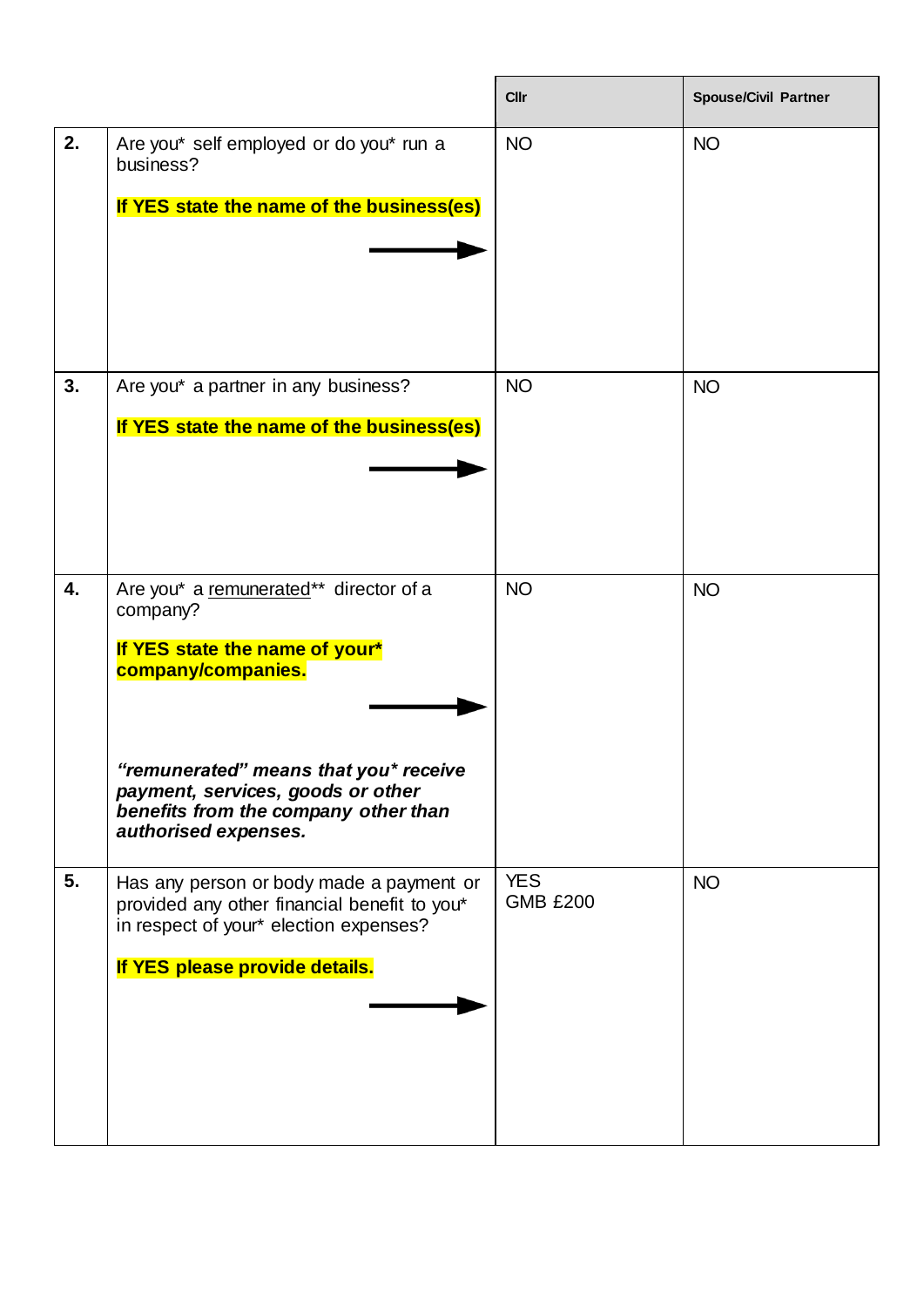|    |                                                                                                                                                                                                                                                                                                                                                                                                                                                                                                                                                                                                                                                                                                                                                                                                                                                                                                                                                               | <b>Cllr</b>                                                                                                                                                                                    | <b>Spouse/Civil Partner</b> |
|----|---------------------------------------------------------------------------------------------------------------------------------------------------------------------------------------------------------------------------------------------------------------------------------------------------------------------------------------------------------------------------------------------------------------------------------------------------------------------------------------------------------------------------------------------------------------------------------------------------------------------------------------------------------------------------------------------------------------------------------------------------------------------------------------------------------------------------------------------------------------------------------------------------------------------------------------------------------------|------------------------------------------------------------------------------------------------------------------------------------------------------------------------------------------------|-----------------------------|
| 6. | Do you* have a beneficial interest in a class<br>of securities of a corporate body that has a<br>place of business in the Council's area that<br>exceeds the nominal value of £25,000 or<br>1/100 of the total issued shared capital of<br>that body? (or 1/100 of the total share<br>capital of a class of shares in that body?)<br>(If you* own shares or other form of equity in a<br>company or other body which has a place of business<br>within the authority's area, you* will need to consider<br>whether the interest is to be included. Identify the<br>nominal value; this is the amount of shares indicated<br>on the certificate, not the market value. If this exceeds<br>£25,000, you* need to register the name of the company<br>or body. If this is less than £25,000 but your* holding is<br>more than 1% of the total issued share capital, you*<br>need to register the name of the company or body)?<br>If YES please provide details. | <b>NO</b>                                                                                                                                                                                      | <b>NO</b>                   |
| 7. | Do you* have a beneficial interest in any<br>land in the Council's area?<br>(Please provide details of any land in the Bradford<br>District in which you* have a beneficial interest<br>that is, in which you* have some proprietary<br>interest for your* own benefit). You* should give<br>the address or a brief description to identify it.<br>You* should include your* HOME ADDRESS<br>under this heading as owner, lessee or tenant.<br>This includes joint owners, lessees or tenants.<br>This would also include Council tenancies).<br>You* should also include any property from which<br>you* receive rent, or of which you* are a<br>mortgagee.<br>"Land" includes any buildings or parts of<br>buildings.<br>If YES please provide the address(es) or<br>other description(s) of any land interest.                                                                                                                                             | <b>YES</b><br>All addresses and property details have been<br>omitted from this version but are available on<br>the original Register of Interests held by<br>Members Support Unit, City Hall. | <b>YES</b>                  |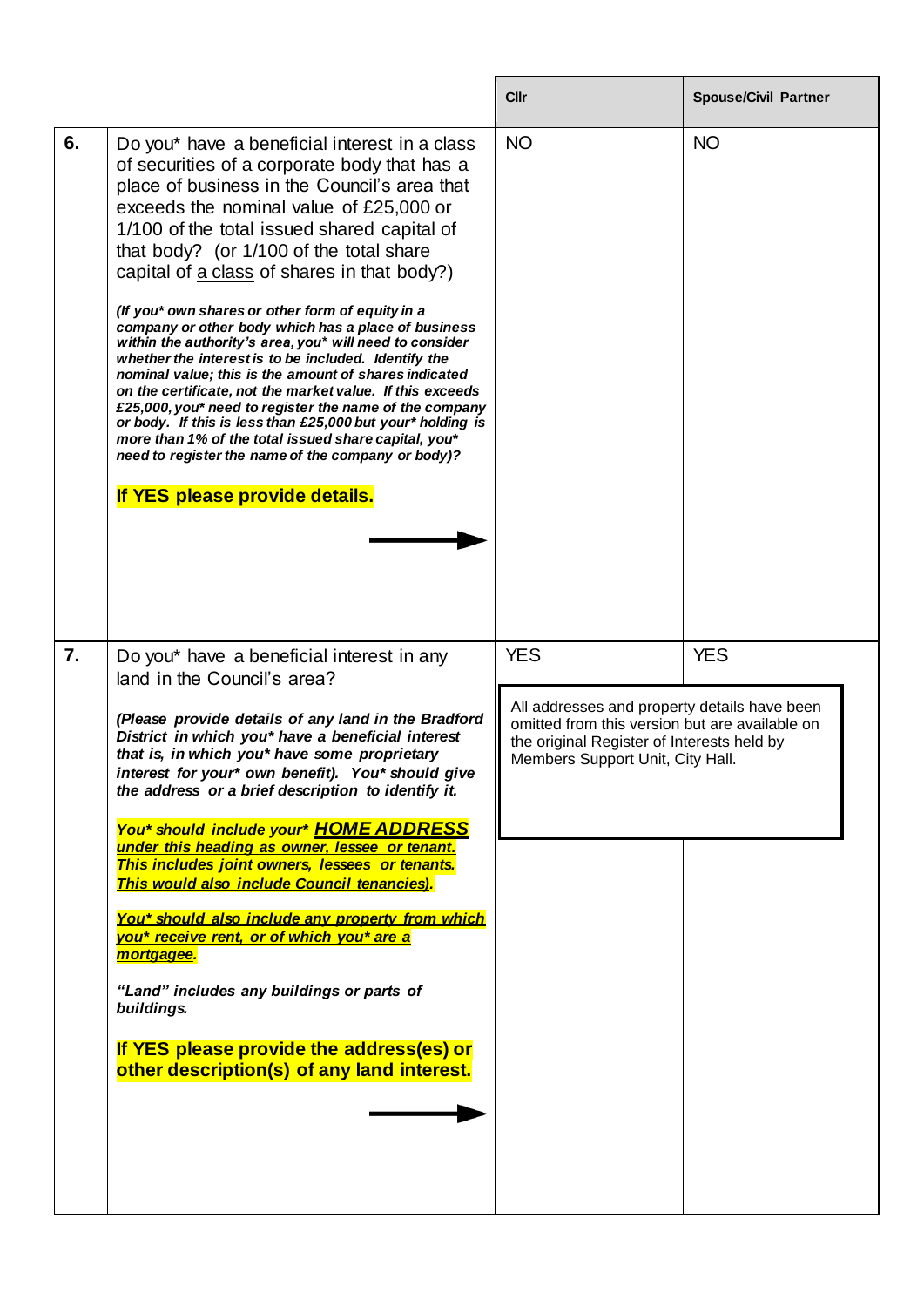|     |                                                                                                                                                                                                                                                                                                                                                                                                  | <b>Cllr</b> | <b>Spouse/Civil Partner</b> |
|-----|--------------------------------------------------------------------------------------------------------------------------------------------------------------------------------------------------------------------------------------------------------------------------------------------------------------------------------------------------------------------------------------------------|-------------|-----------------------------|
| 8.  | Do you* have a licence (alone or with<br>others) to occupy any land in the Council's<br>area for 28 days or longer?<br>(This includes grazing agreements, allotments,<br>garage licences and other short term<br>arrangements to use your* authority's land or<br>property).<br>If YES please provide the address(es) or<br>other description(s) of the land.                                    | <b>NO</b>   | <b>NO</b>                   |
| 9.  | Are you* a member of or part of any body to<br>which you* have been appointed by the<br>Council as its representative?<br>(See list provided by Member Support)<br>(Include statutory boards (e.g. Police, Fire and<br>Transport), housing trusts, local organisations,<br>charities, local authority associations etc).<br>If YES please provide details of these<br>bodies.                    | <b>NO</b>   | <b>NO</b>                   |
| 9.1 | Are you* in a position of control or<br>management in any of the bodies listed<br>above?<br>If YES please provide details.                                                                                                                                                                                                                                                                       | <b>NO</b>   | <b>NO</b>                   |
| 9.2 | Do any of the bodies listed in question 9.1<br>above have any contracts with the Council<br>for goods, services or works?<br>(A contract is normally written and includes any<br>agreement or arrangement for the supply of<br>goods or services or for undertaking any work for<br>your* Council)<br>If YES please provide details of the body<br>and the goods, services or works<br>provided. | N/A         | N/A                         |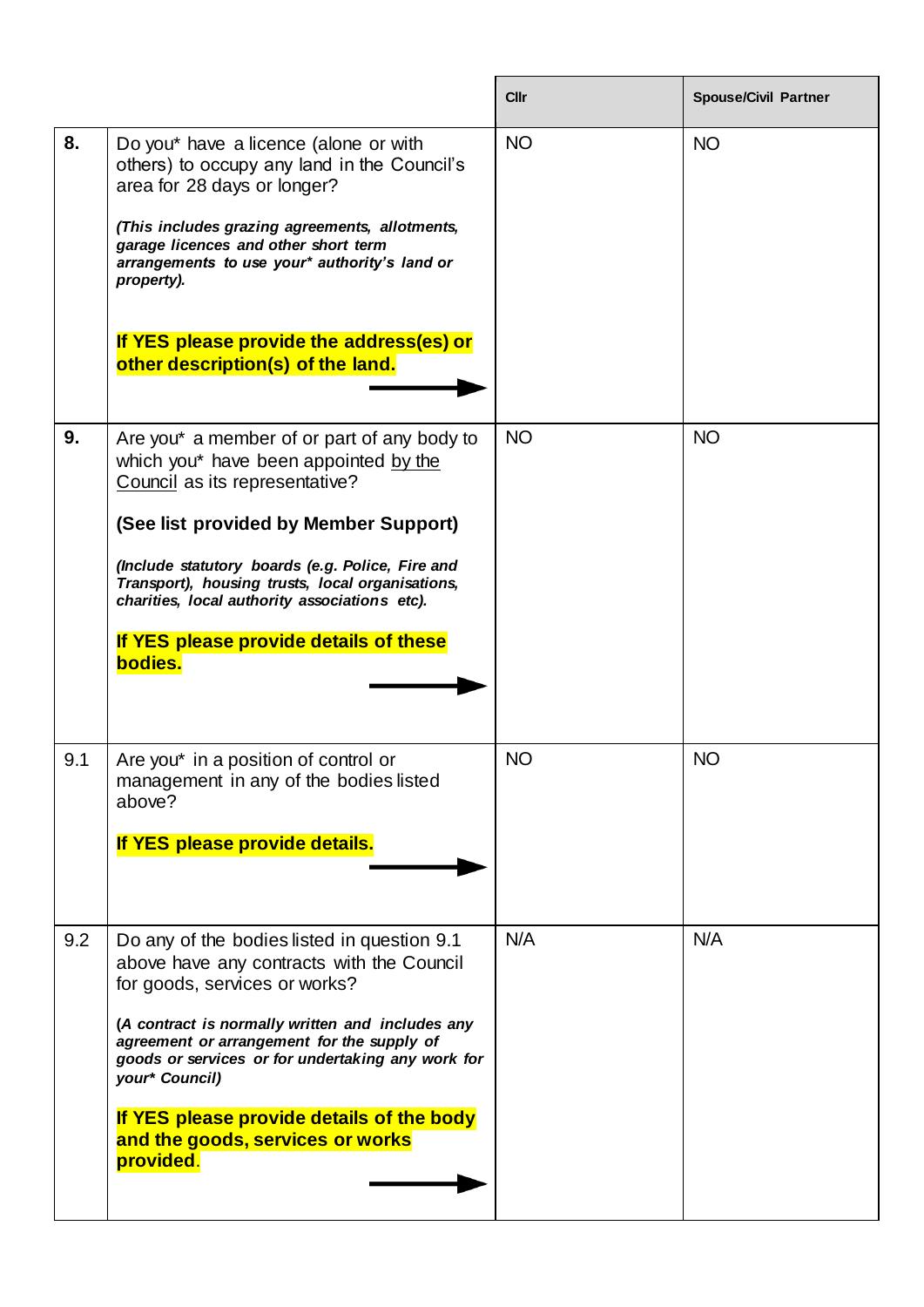|     |                                                                                                                                                                                                                                                                                                                                                                                                                     | Cllr                                           | <b>Spouse/Civil Partner</b>                 |
|-----|---------------------------------------------------------------------------------------------------------------------------------------------------------------------------------------------------------------------------------------------------------------------------------------------------------------------------------------------------------------------------------------------------------------------|------------------------------------------------|---------------------------------------------|
| 9.3 | Do any of the bodies listed in question 9.1<br>above have a tenancy agreement for any<br>land where the Council is the landlord?<br>If YES please provide the address(es) or<br>description(s) of any such land.                                                                                                                                                                                                    | <b>YES</b><br><b>NO</b><br><b>NOT KNOWN</b>    | <b>YES</b><br><b>NO</b><br><b>NOT KNOWN</b> |
| 10. | Are you* a member of or part of any public<br>authority or body exercising functions of a<br>public nature?<br>(Include statutory consumer bodies, health<br>authority bodies).<br>If YES please provide details of these<br>bodies.                                                                                                                                                                                | <b>NO</b>                                      | <b>NO</b>                                   |
| 11  | Are you* a member of or part of any body<br>that undertakes charitable purposes?<br>(Include charities of which you* are a member<br>(e.g. RSPCA, NSPCC etc). Membership of a<br>charity would include where you* pay a<br>membership fee, or have voting rights at a<br>meeting of the charity, or you* receive a regular<br>newsletter or other publication.<br>If YES please provide details of these<br>bodies. | <b>YES</b><br><b>Friends of Harold</b><br>Park | <b>NO</b>                                   |
| 12. | Are you* a member of or part of any body<br>whose principal purpose includes the<br>influence of public opinion?<br>(Include political parties, lobby groups and<br>pressure groups).<br>If YES please provide details of these<br>bodies.                                                                                                                                                                          | <b>YES</b><br><b>Labour Party</b>              | <b>NO</b>                                   |
| 13. | Are you* a member of any trade union or<br>professional association?<br>(Include all trade unions and professional<br>association of which you* are a member).<br>If YES please provide details of these<br>bodies.                                                                                                                                                                                                 | <b>YES</b><br><b>GMB</b>                       | <b>YES</b><br><b>GMB</b>                    |